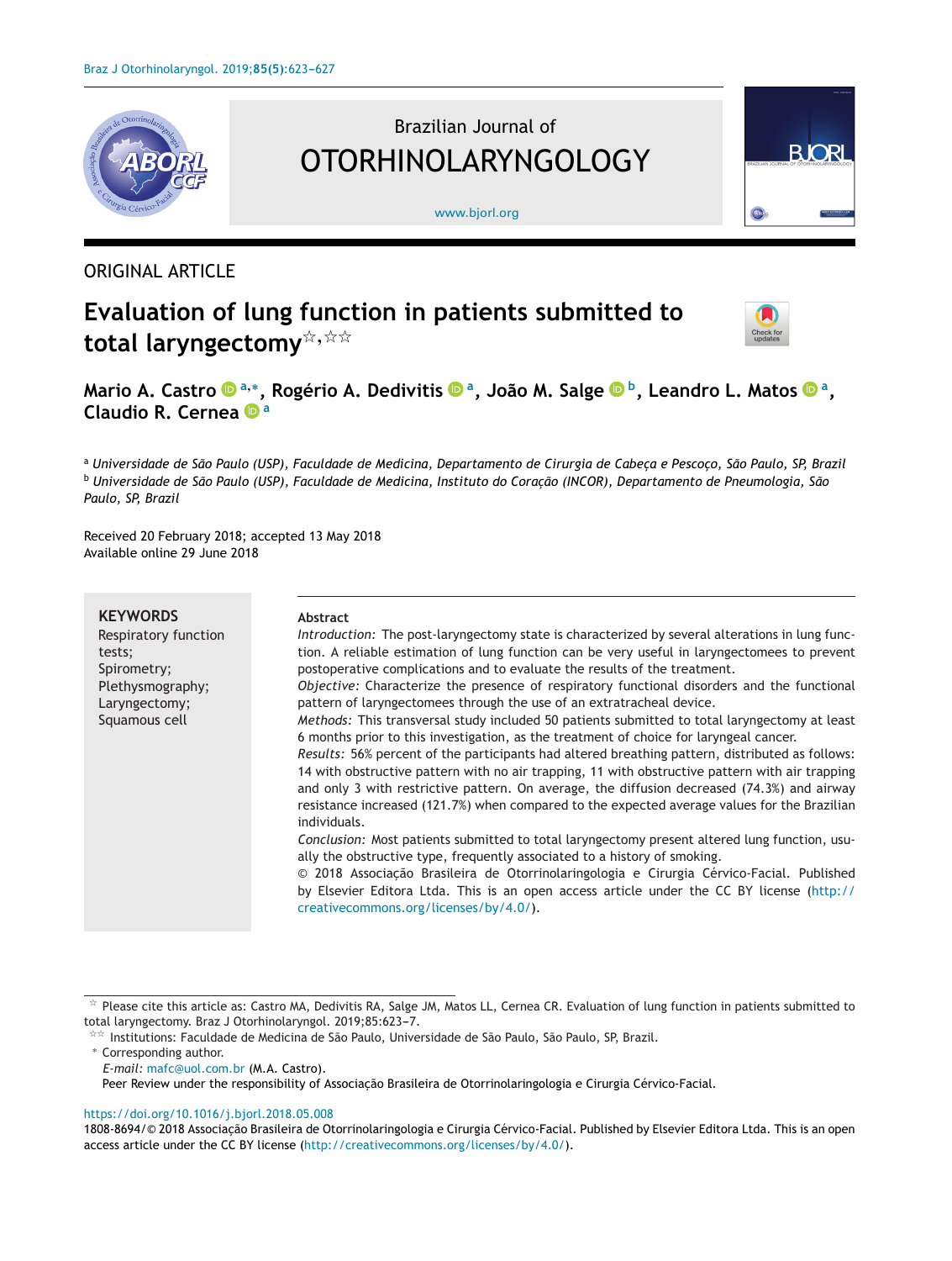**PALAVRAS-CHAVE** Testes de funcão respiratória; Espirometria; Pletismografia; Laringectomia; Célula escamosa

#### **Avaliac¸ão da func¸ão pulmonar em pacientes submetidos à laringectomia total**

#### **Resumo**

*Introdução:* A condição pós-laringectomia é caracterizada por várias alterações na função pulmonar. Uma estimativa confiável da funcão pulmonar pode ser muito útil em pacientes laringectomizados para prevenir complicações após as intervenções cirúrgicas e avaliar os resultados do tratamento.

*Objetivo:* Caracterizar a presenca de distúrbios funcionais respiratórios e o padrão funcional de pacientes laringectomizados através do uso de um dispositivo extratraqueal.

*Método:* Estudo transversal que incluiu 50 pacientes submetidos à laringectomia total pelo menos seis meses antes desta investigação, como tratamento de escolha para o câncer de laringe.

*Resultados:* Dos participantes, 56% apresentavam padrão respiratório alterado, assim distribuídos: 14 com padrão obstrutivo sem aprisionamento aéreo, 11 com padrão obstrutivo e aprisionamento aéreo e apenas três com padrão restritivo. Em média, verificou-se que a difusão encontrava-se diminuída (74,3%) e a resistência das vias aéreas aumentada (121,7%) em relação aos resultados esperados em brasileiros.

Conclusão: A maioria dos pacientes submetidos à laringectomia total apresenta função pulmonar alterada, do tipo obstrutiva, quase sempre associada a história de tabagismo.

 $© 2018 Associação Brasileira de Otorrinolaringologia e Cirurgia Cérvico-Facial. Publicado$ por Elsevier Editora Ltda. Este é um artigo Open Access sob uma licenca CC BY [\(http://](http://creativecommons.org/licenses/by/4.0/) [creativecommons.org/licenses/by/4.0/\)](http://creativecommons.org/licenses/by/4.0/).

#### **Introduction**

Many patients with larynx cancer submitted to surgical treatment present a history of smoking. In these patients, pulmonary complications can lead to death in the postoperative period. Around 81% of them suffer from chronic obstructive pulmonary disease (COPD).<sup>[1,2](#page-4-0)</sup>

The evaluation of respiratory function in laryngectomized patients has been the subject of study since Heyden's paper of 1950.<sup>[3](#page-4-0)</sup> Due to technical difficulties for the performance of this evaluation, the literature on this subject is controversial.

Due to a history of smoking before laryngectomy as well as the non-physiological conditions of the airways, the post-laryngectomy state presents several alterations in lung function, reflected in the sum of ventilatory changes. The air inhaled through the tracheostoma after total laryngectomy does not go through the natural conditioning of the upper respiratory tract; hence the filtration of solid particles transmitted by both air and aerosols is reduced. Furthermore, the inhaled air is submitted neither to humidification nor heating. In comparison with respiration through the upper respiratory tract, the tracheotomized patient has an aerodynamic reduction in the resistance to the airflow during inspiration and expiration and this may cause a negative effect in the peripheral ventilation of the lung.<sup>[4,5](#page-4-0)</sup> One of the most important prognostic factors in the survival of laryngectomized patients is the progressive deterioration of their lung function. $6,7$ 

A reliable estimation of lung function can be very useful in laryngectomees to prevent complications occurring after in surgical interventions, to evaluate the results of the treatment and even for preventive purposes.<sup>[8](#page-4-0)</sup>

A tracheal cannula with a cuff connected to the spirometer is normally used to evaluate lung function in these patients.<sup>[1,6,9](#page-4-0)</sup> However, the use of a cannula is not the ideal option. First, it is an uncomfortable experience for the patient and leads to coughing.<sup>[5](#page-4-0)</sup> Furthermore, due to a decrease in the real diameter of the trachea, the results of forced expiration and inspiration tests are not precise. The use of tracheal masks manually placed over the tracheotoma has already been reported for the same purpose; however, they permit air leakage. $<sup>2</sup>$  $<sup>2</sup>$  $<sup>2</sup>$ </sup>

Few of the papers found in the literature have evaluated lung function in laryngectomized patients with extratra-cheal devices making use of the reproducible methodology.<sup>[10](#page-4-0)</sup>

The aim of this study is to characterize the presence of respiratory functional disorders and the laryngectomees functional pattern through the use of an extratracheal device.

#### **Methods**

This research was approved by the Institutional Review Board, under number 075/14, on May 12th, 2014.

This transversal study included 56 patients who had undergone total laryngectomy at least 6 months prior to this investigation, as the treatment of choice for laryngeal cancer. The patients were enrolled between March and June, 2014.

Exclusion factors were: acute respiratory disease in the previous 30 days; the absence of clinical conditions at the time the tests were carried out; and the inability to carry out any test in the study.

Demographic data were obtained, including a history of smoking prior to surgery and occasional respiratory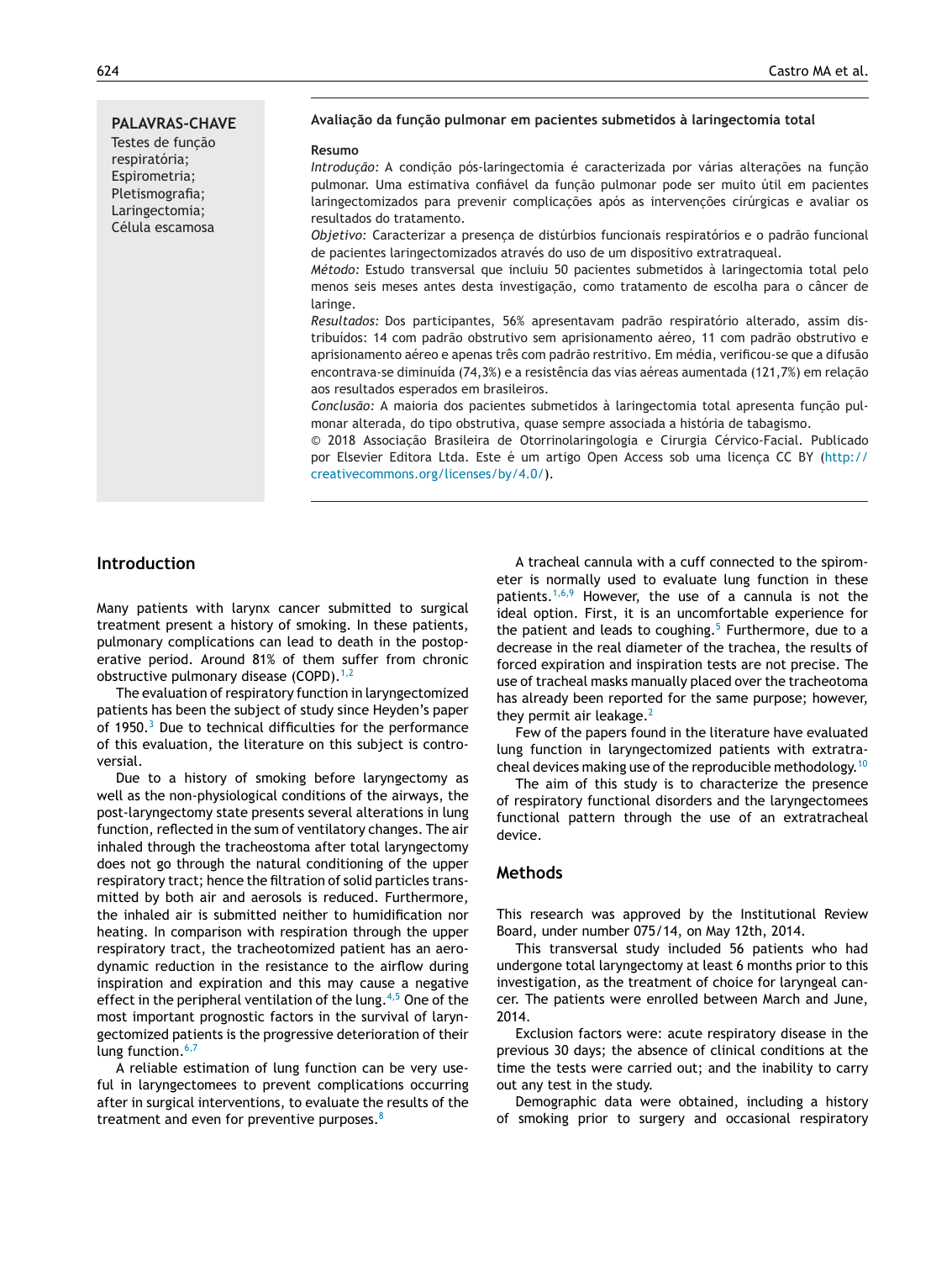difficulties (Dyspnea Scale - Medical Research Council),  $11$ through patient recollection and medical records.

#### Tests were carried out with subjects in the sitting position, connected to the spirometer by an adhesive extratracheal device with a silicone adaptor for hands-free type valves (Provox®, Atos Medical, Horby, Sweden)<sup>[10](#page-4-0)</sup> since participants were laryngectomized, thus making it impossible to perform a conventional lung function test with a nozzle.

The apparatus used for the lung function tests and pletysmography was Elite DX (Medical Graphics Corporation® , Saint Paul, MN, USA). The performance of the maneuvers as well as the selection of results followed the criteria established in the Guidelines for Lung Function Tests. $12-14$ 

Inspiratory and expiratory loops of the X-flow curve were obtained through maneuvers of Forced expiratory Vital Capacity (FVC) in which the subject performs a forced expiration, with no hesitation, starting from the Total Lung Capacity (TLC) up to the Residual Volume (RV). Selected values for FEV<sub>1</sub> (Forced Expiratory Volume in 1 second)/FVC were expressed as percentage of the normal values calculated according to the European Respiratory Society recommendation.<sup>[15](#page-4-0)</sup> In addition, the maneuver of slow vital capacity was carried out, in which the subject performs a complete expiration starting from the maximum pulmonary insufflations, but without using maximum expiratory effort. The results of this maneuver were used in the composition of the calculation of pulmonary volumes.

The tests were interpreted by a specialist in spirometry and classified as: normal, obstructive breathing disorders with no arrest, obstructive breathing disorders with arrest and restrictive breathing disorders.

Thoracic Gas Volume (TGV) was measured using the whole body pletysmography technique for obtaining pul-monary volumes.<sup>[16,17](#page-4-0)</sup> RV and TLC were calculated from TGV. The obtained results were expressed as percentage of the normal calculated values and later adjusted to the 2008 table of expected values for Brazilians according to their gender.

For the characterization of the subjects' sample regarding lung parenchyma impairment, the measurement of lung diffusion was made through the classic technique of single breath using carbon monoxide  $(CO)$ , <sup>[16](#page-4-0)</sup> associated with the most recently incorporated recommendations.<sup>[12](#page-4-0)</sup> The maneuver was repeated at least twice up to a maximum of five times. Results were expressed as a percentage of expected values for Brazilians according to their gender. The maneuver for measuring airway resistance was per-formed using the whole body pletysmography technique.<sup>[18](#page-4-0)</sup> The conductibility of the airways was calculated (Gaw =  $1$ raw) using the raw measure, as well as the specific conductibility of the airways obtained through its correction for the pulmonary volume in which the measurement was carried out (sGaw =Gaw/TGV). Raw and sGaw values were expressed as cm  $H_2O/L/s$  and 1 cm  $H_2O/s$ , respectively.

The distribution of frequencies was used to describe the categorical variables (number of cases and percentage) and the measures of central tendency (mean and median) and variability (minimum, maximum and standard deviation) for the continuous or numerical variables.

#### **Results**

Of the 56 participants of this study, 6 were excluded; 3 for not being able to perform the requested maneuvers during the tests and the others due to their diminished cognitive condition, which impeded understanding of instructions.

Table 1 describes the demographic characteristics and history of smoking (before surgery) of the evaluated laryngectomized subjects. Average age was 64, with 88% of subjects being men; 58% of participants smoked more than 40 cigarettes a day.

Regarding the Dyspnea Scale (Medical Research Council), $11$  participants were stratified according to Table 2. Of the 56 participants, 28 presented dyspnea only with strenuous exercise and 19 when hurrying on the level or walking up a slight hill.

**Table 1** Demographic and smoking characteristics of the laryngectomized.

| Variable                                          | Category/measures                                   | Freg.<br>(%)/measures              |
|---------------------------------------------------|-----------------------------------------------------|------------------------------------|
| Age<br>(years)                                    | Variation<br>Median<br>Mean (standard<br>deviation) | $41 - 87$<br>64.5<br>64.2 (10.3)   |
| Race                                              | <b>Orientals</b><br>Afrodescendents<br>Caucasians   | 2(4)<br>12 (24)<br>36 (72)         |
| Body mass index Variation<br>(kg/m <sup>2</sup> ) | Median<br>Mean (standard<br>deviation)              | $15.7 - 32.6$<br>24.2<br>24.4(3.8) |
| Gender                                            | Female<br>Male                                      | 6(12.0)<br>44 (88.0)               |
| Smoking                                           | Non smoker<br>Less than 10<br>cigarettes/day        | 6(12.0)<br>4(8.0)                  |
|                                                   | 10 to 20<br>cigarettes/day                          | 7(14.0)                            |
|                                                   | 21 to 40<br>cigarettes/day                          | 4(8.0)                             |
|                                                   | More than 40<br>cigarettes/day                      | 29 (58.0)                          |

**Table 2** Estratification of the participants regarding dyspnea scale.

| Dyspnea scale                              | Freq. $(\%)$ |
|--------------------------------------------|--------------|
| Breathless with strenous exercise          | 28 (56)      |
| Short of breath when hurrying on the level | 19 (38)      |
| or walking up a slight hill                |              |
| Walks slower than people of the same age   | 2(4)         |
| on the level or stops for breath while     |              |
| walking at own pace on the level           |              |
| Stops for breath after walking a 100 yards | 1 $(2)$      |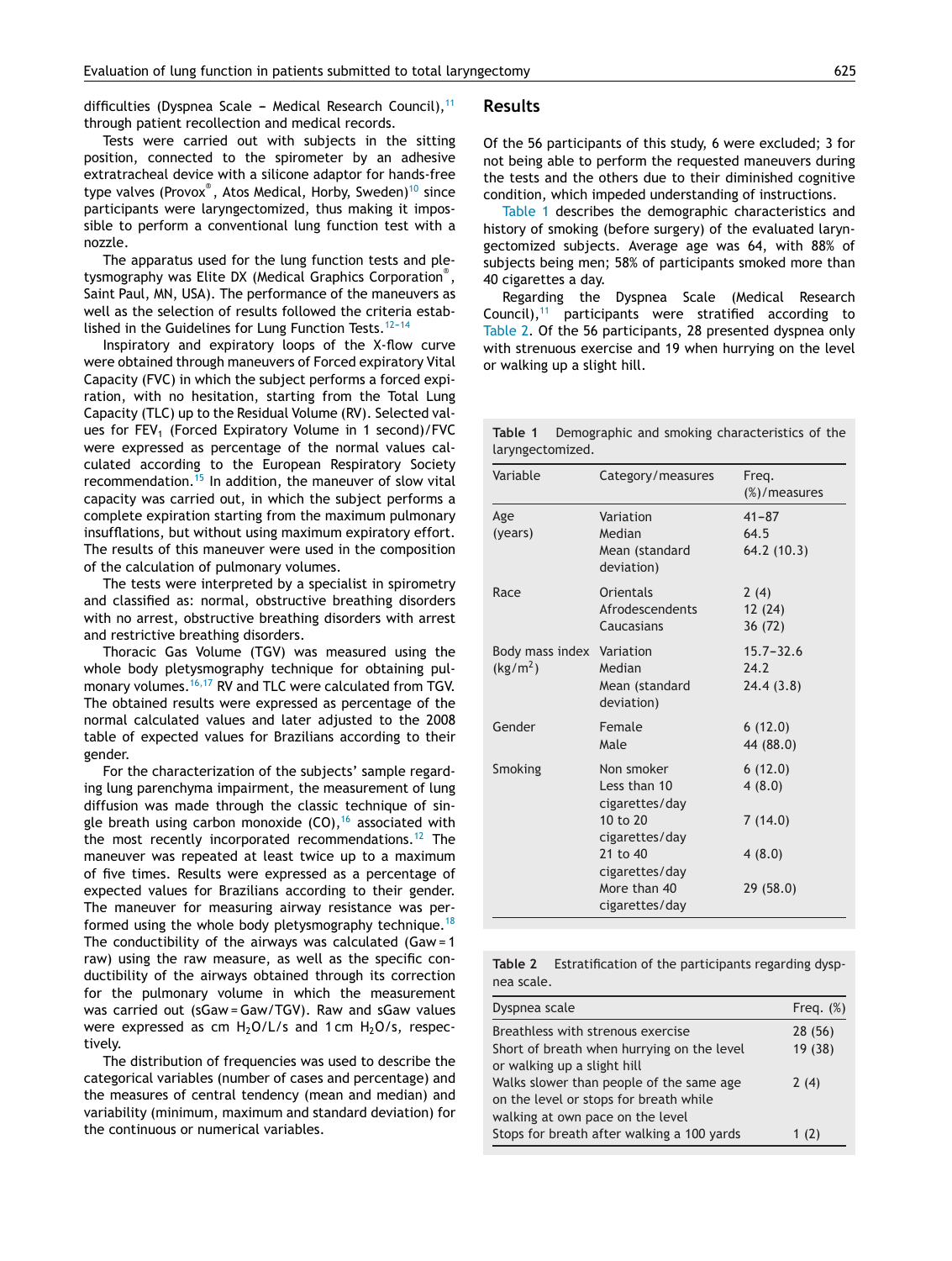**Table 3** Respiratory functional measures.

| Variable              | Category/measures         | Absolut values | Percentage values |
|-----------------------|---------------------------|----------------|-------------------|
|                       | Spirometry                |                |                   |
| $FVC = Forced$        | Variation                 | $1.7 - 4.9$    | $521 - 1096$      |
| expiratory vital      | Median                    | 3.4            | 841               |
| capacity              | Mean (standard deviation) | 3.3(07)        | 833 (126)         |
| $FEV_1$ – Forced      | Variation                 | $1.1 - 3.5$    | $43.4 - 106.7$    |
| expiratory volume     | Median                    | 2.5            | 77.5              |
| in 1 second           | Mean (standard deviation) | 2.4(0.6)       | 75.8(15.1)        |
| FEV <sub>1</sub> /FVC | Variation                 | $49 - 90$      | $66, 6 - 109, 5$  |
|                       | Median                    | 71.5           | 91.9              |
|                       | Mean (standard deviation) | 71.4(8.8)      | 91.1(11.1)        |
|                       | <b>Lung Volumes</b>       |                |                   |
| $RV = Residual$       | Variation                 | $1.3 - 4.0$    | $63.3 - 240.1$    |
| volume                | Median                    | 2.4            | 112.3             |
|                       | Mean (standard deviation) | 2.5(0.6)       | 122(32.3)         |
| TLC = Total lung      | Variation                 | $3.4 - 8.1$    | 71.39-126.4       |
| capacity              | Median                    | 6.0            | 98.3              |
|                       | Mean (standard deviation) | 6.0(1.0)       | 99.2 (12.3)       |
|                       | <b>Diffusion</b>          |                |                   |
| DLCOunc = Diffusing   | Variation                 | $9.8 - 34.3$   | $42.1 - 124.9$    |
| capacity of the       | Median                    | 20.6           | 20.6              |
| lung for carbon       | Mean (standard deviation) | 21.0(6.5)      | 21.0(6.5)         |
| monoxide              |                           |                |                   |
|                       | Airway resistance         |                |                   |
| Sgaw = Specific       | Variation                 | $0.1 - 0.5$    | $50 - 185$        |
| airway                | Median                    | 0.2            | 105               |
| conductance           | Mean (standard deviation) | 0.2(0.1)       | 121.7(52.8)       |

Values in percentages of those expected for Brazilians.

| Table 4                                                                                                    | Frequency and percentage of breathing patterns. |                                    |  |
|------------------------------------------------------------------------------------------------------------|-------------------------------------------------|------------------------------------|--|
| Interpretation patterns<br>Freq. $(\%)$                                                                    |                                                 |                                    |  |
| Normal<br>Obstructive pattern with no air trapping<br>Obstructive pattern with air trapping<br>Restrictive |                                                 | 22(44)<br>14(28)<br>11(22)<br>3(6) |  |

Respiratory functional measures are described in Table 3, which demonstrates an average percentage of the FVC and FEV1 below that expected for Brazilians. On average, diffusion was found to be reduced and airway resistance increased.

The results obtained after interpretation and classification of breathing patterns are described in Table 4. 56% percent of the participants were found with altered breathing pattern, distributed as follows: 14 with obstructive pattern with no air trapping, 11 with obstructive pattern with air trapping and only 3 with restrictive pattern.

#### **Discussion**

After the probability of dying of a second leading cancer, pulmonary diseases are the second cause of mortality in laryngectomized patients and this could suggest the carrying out of spirometry in these patients.<sup>[7](#page-4-0)</sup> However, little attention has been given in the literature to the evaluation of lung function in patients submitted to total laryngectomy, especially due to technical difficulties associated with execution of the test and not to lack of indication.<sup>[19](#page-4-0)</sup>

Several studies agree that many laryngectomees could benefit from drug treatment due to the high percent-age of airway obstruction.<sup>[2,6,7](#page-4-0)</sup> According to the Medical Research Council Dyspnea Scale,<sup>[11](#page-4-0)</sup> 56% of patients reported fatigue only after strenuous exercise and 38% when hurrying on the level or walking up a slight hill. This finding could be related to quitting smoking after surgery, since the effect of giving up smoking is relatively immediate.<sup>[20](#page-4-0)</sup>

Evaluating the spirometry, several studies have found subnormal values in laryngectomized subjects.<sup>[1,6,21,22](#page-4-0)</sup> Our results showed an average percentage of CVF and VEF1 below that expected for Brazilians, respectively 83.3% and 75.8%.

These data confirm those collected by Duran et al.,  $^{23}$  $^{23}$  $^{23}$ which found a significant reduction in these indexes.

Data obtained in our investigation agree with other results, $<sup>7</sup>$  $<sup>7</sup>$  $<sup>7</sup>$  in which an increase in the residual volume and</sup> decrease in the FEV1 were found, thus showing an obstructive respiratory condition.